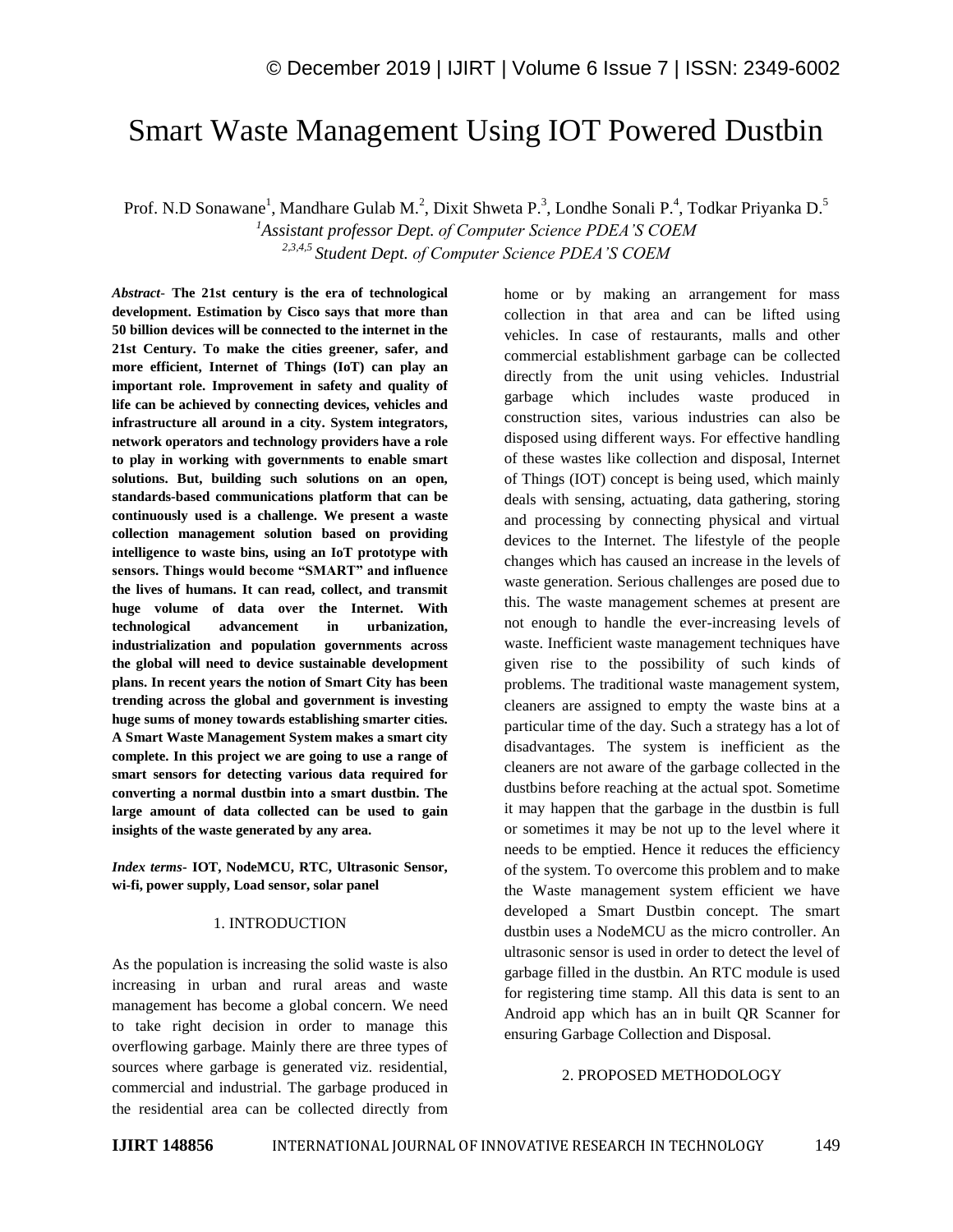- 1. This project uses NodeMCU as the microcontroller. It has various sensors for monitoring the dustbin.
- 2. An Ultrasonic Sensor is used to determine the level of garbage in the dustbin It determine current status of the dustbin.
- 3. An RTC is used in order to keep a note of the time at which the dustbin was last cleared.
- 4. The device would be powered by USB charger as well as it can be operated using solar power.
- 5. The android app for the Smart Dustbin will have data such as garbage level, last cleared time and battery level of the device.
- 6. The android app will be developed on MIT App Inventor 2.

#### 3. LITERATURE SURVEY

The literature surveyed some different papers to get information about the existing work which have been done SauroLonghi,DavideMarzioni, EmanueleAlidor, Gianluca Di Bu`o, Mario Prist, Massimo Grisostomi and MatteoPirro. proposed, garbage collector supported by using sensor motes which is providing information and status about the bin and also sending the retrieved data through DTN (Data Transfer Nodes). This bin has a custom prototype instead of basic installation of sensor nodes. The whole system is designed For allowing heterogeneous sensor for communication. A wireless sensor network is helped for controlling bin by gathering data from motes. The limitation here is that the information about the bin is not directly transferred to the server or to the client; it needs to be sent through the Data Transfer Nodes. Shubham Thakkar, R.Narayanamoorthi, in this paper using the Near Infrared Reflectance (NIR) spectroscopy we can identify the type of plastic. The alienated dissipate equipment from MSW (municipal solid waste) can be place in a needy area. By Using a dissenter material which can be mix into a uniform material. The entire process is repeated every hour. The fermentation mechanism took place in a sealed atmosphere, where bacteria converted into undividable enzymes which results in biogas Andrei Borozdukhin, Olga Dolinina and Vitaly Pechenkin, this proposed system consists of two parts: software and special signalling equipment. The equipment is placed on the side walls of the bin which consists of two parts: one is the receiver-transmitter and sensor. Sensor is used to indicate the level of the bin which is connected to the transmitter that transmits a signal of fullness of the bin to the receiver at the server host. A manager is appointed at the server side whose job is to find the shortest route and intimate it to the truck driver to collect it in a short interval of time. Thompson A.F, Afolayan A.H, Ibidunmoye E.O projected work about the internet-based platform for the organization and monitoring of waste collection, discarding and carrying etc. This is comprised of the client, server and storage. The client is the device which can access the pages and forms used by web application e.g. PDAs, phones, laptops etc. the desktop is a program that launches the application and makes it performs over the internet. In this, the back-end system is the web server and database management system that supervise the data used by the function to monitor the movement of data between user and system. The limitation of this paper is that it only shows the location of the bin in the web page.

#### AIMS AND OBJECTIVES:

- 1. Garbage level detection
- 2. Display Battery status in android app.
- 3. Display time stamp when garbage was lastly cleans.

#### 4. RELATED WORK





We propose a smart waste collection system on the basis of level of wastes present in the waste bins. The data obtained through sensors is transmitted over the Internet to a server for storage and processing mechanisms. It is used for monitoring the daily selection of waste bins, based on which the routes to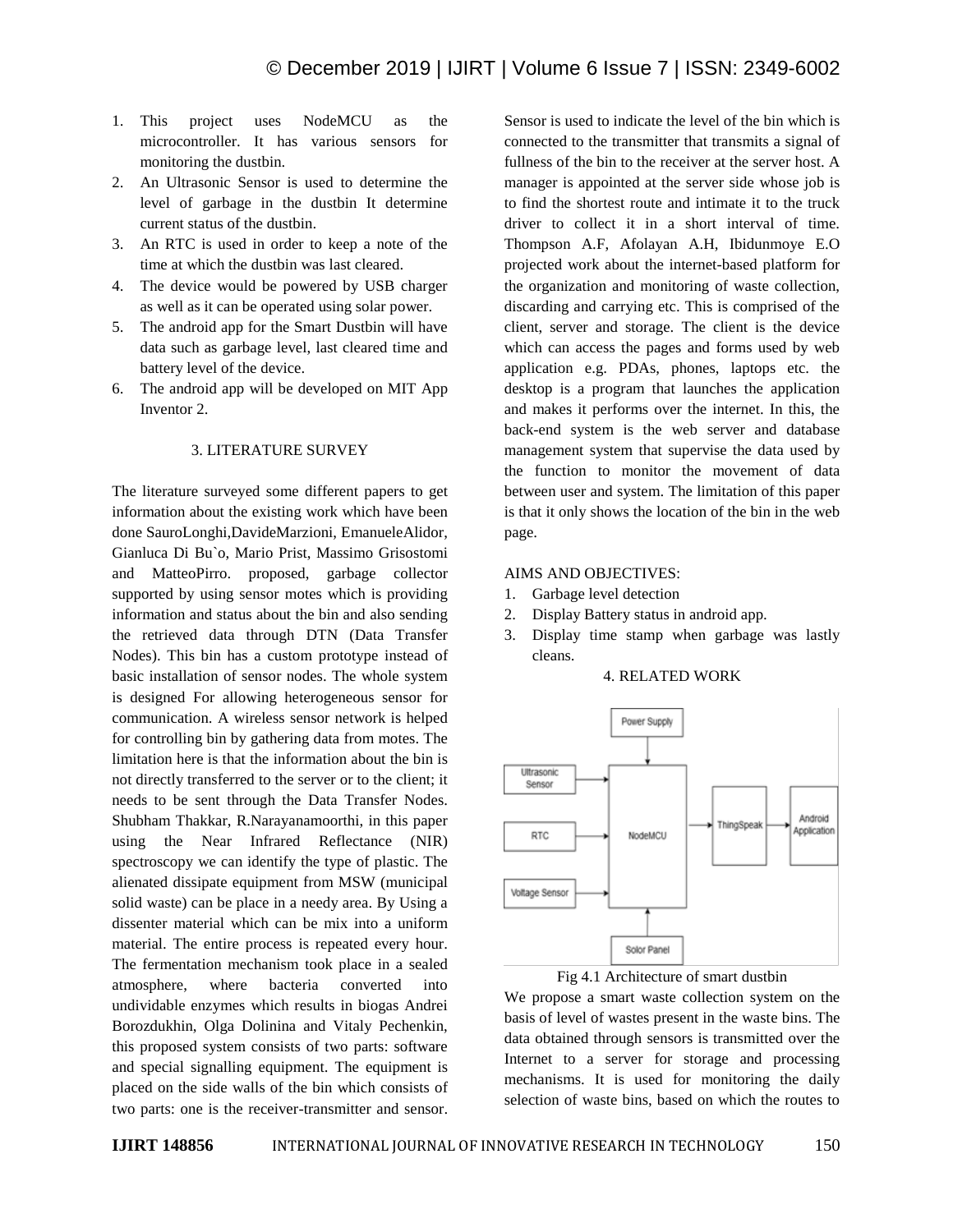pick several of the waste bins from different locations are decided. Every day, the workers receive the updated optimized routes in their navigational devices. The significant feature of this system is that it is designed to update from the previous experience and decide not only on the daily waste level status but also the predict future state with respect to factors like traffic congestion in an area where the waste bins are placed, cost-efficiency balance, and other factors that is difficult for humans to observe and analyses. Based on this historical data the rate at which waste bins gets filled is easily analyzed. As a result, it can be predicted before the overflow of wastes occurs in the waste bins that are placed in a specific location. Depending on economic requirements specified at early stages, the optimized selection of waste bins to be collected is expected to improve collection efficiency. shows the system overview, whose components are briefed as follows

- Ultrasonic Sensors: We can determine the waste level by measuring the distance from the top of the trashing to the waste by sonar.
- Real time clock (RTC): RTC is used for updating time and dates. It displays the data on android application.
- Voltage sensor: voltage sensor used to determine, monitor and can measure the supply of voltage.
- Solar panel: A solar panel is design to absorb the sun rays as source of energy for generating electricity. In case if power supply doesn't work then solar panel is used.
- NodeMCU: It is open source iot platform. The term nodemcu by default refers to firmware rather than development kit.
- Power supply: It provides electricity supply.
- Android App: It provides current information of date and time related to cleaning of garbage.

#### 5. PROPOSED SYSTEM

Considering the need of modern technology, the smart garbage bin can expensive but considering the amount of dustbin needed in India, expensive garbage bin would not be a prior experiment that is why we have decided to use based sensors to reduce its cost and also make it efficient in applications.

## 6. SYSTEM ARCHITECTURE



Fig 6.1 Working of the system

#### 7. CONCLUSION

We presented an intelligent waste collection system. The system is based on IoT sensing prototype. It is responsible for measuring the waste level in the waste bins and later send this data (through Internet) to a server for storage and processing. This data helps to compute the optimized collection routes for the workers. Through this paper we want to propose a technological process for managing waste. By making use of the sensors given above we can implement a smart dustbin. The system can collect accurate data in real time which can be used further. The smart dustbin prototype can be used in any conventional dustbin and make the Waste Management easier and efficient.

### **REFERENCES**

- [1] Arkady Zaslavsky, kostas Kolomvatsos, Alexey Medvedev, Pouria Amirian, Jeremy Morley, Stathes Hadjieftymiades" Challenges and opportunities of Waste Management in IOTenabled Smart cities: A survey" an IEEE Transaction 2017.
- [2] Krishna Nirde, Prashant S.Mulay, Uttam M.Chaskar" IOT based solid waste management system for smart cities" an ICICCS in 2017.
- [3] Dr.N.Sathish Kumar, B.Vijayalakshmi, R.Jenifer Prathana, A.Shankar", IOT based smart garbage alert system using Arduino Uno" an IEEE in 2016.
- [4] Andrei Borozdukhin, Olga Dolinina and VitalyPechnkin, "Approach to the garbage collection in the Smart clean city Project", in